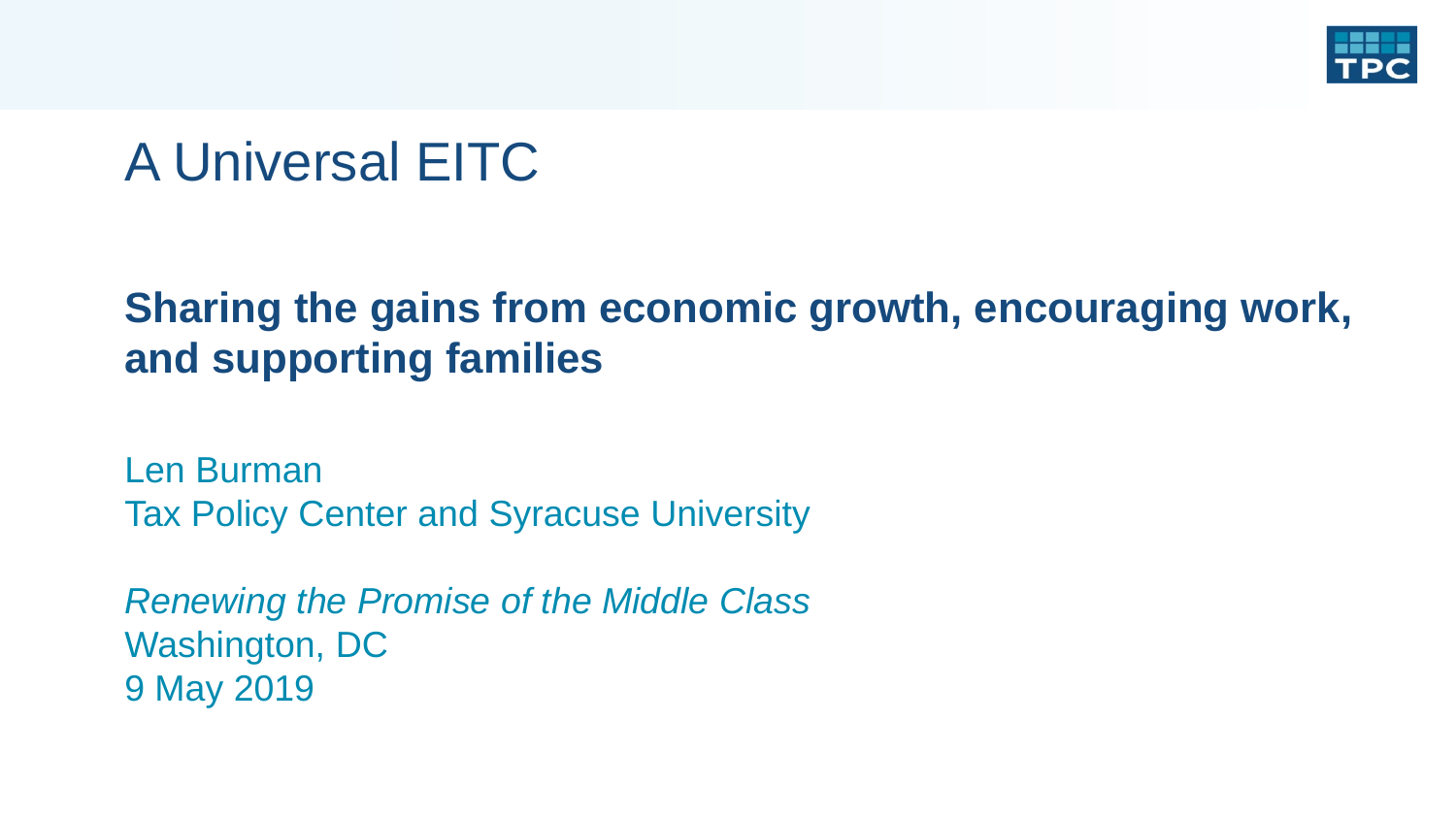#### **Real Median Earnings and Economic Growth (Indexed to 100 in 1960)**



Source: Real wages, U.S. Census Bureau, Table P-38. https://www.census.gov/data/tables/time-series/demo/income-poverty/historical-incomepeople.html; Real GDP per capita, https://fred.stlouisfed.org/series/A939RX0Q048SBEA.

#### www.taxpolicycenter.org 2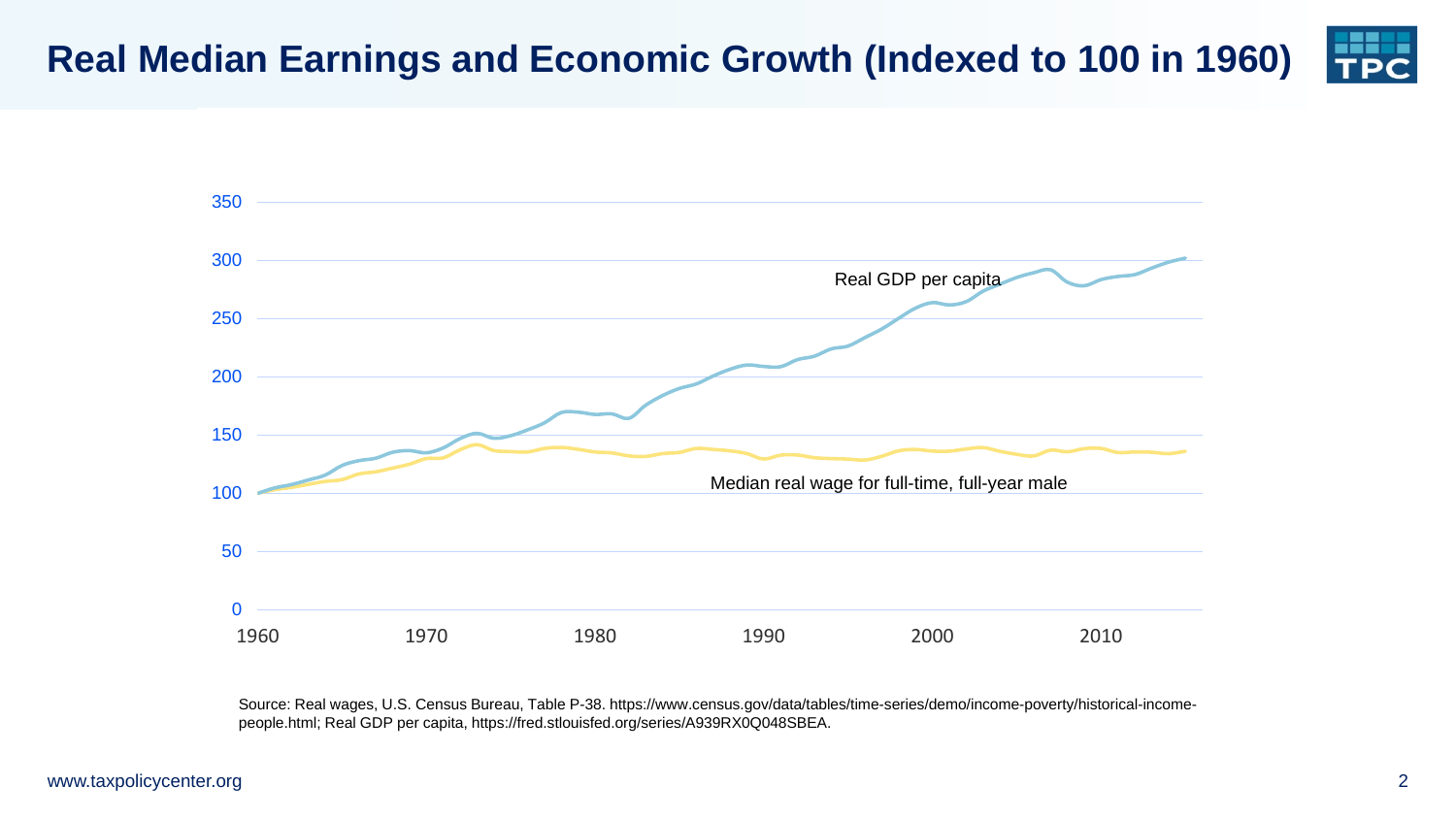#### **Real Wage Stagnation in the U.S. after 1974 and Britain after 1790**



www.taxpolicycenter.org and the constant research of the constant research of the state of the state of the state of the state of the state of the state of the state of the state of the state of the state of the state of t Adapted and updated from The Economist (2014). Sources: British average real wages from Allen, (2007). U.S. real median wages for full-time, full-year workers from Census Table P-43.

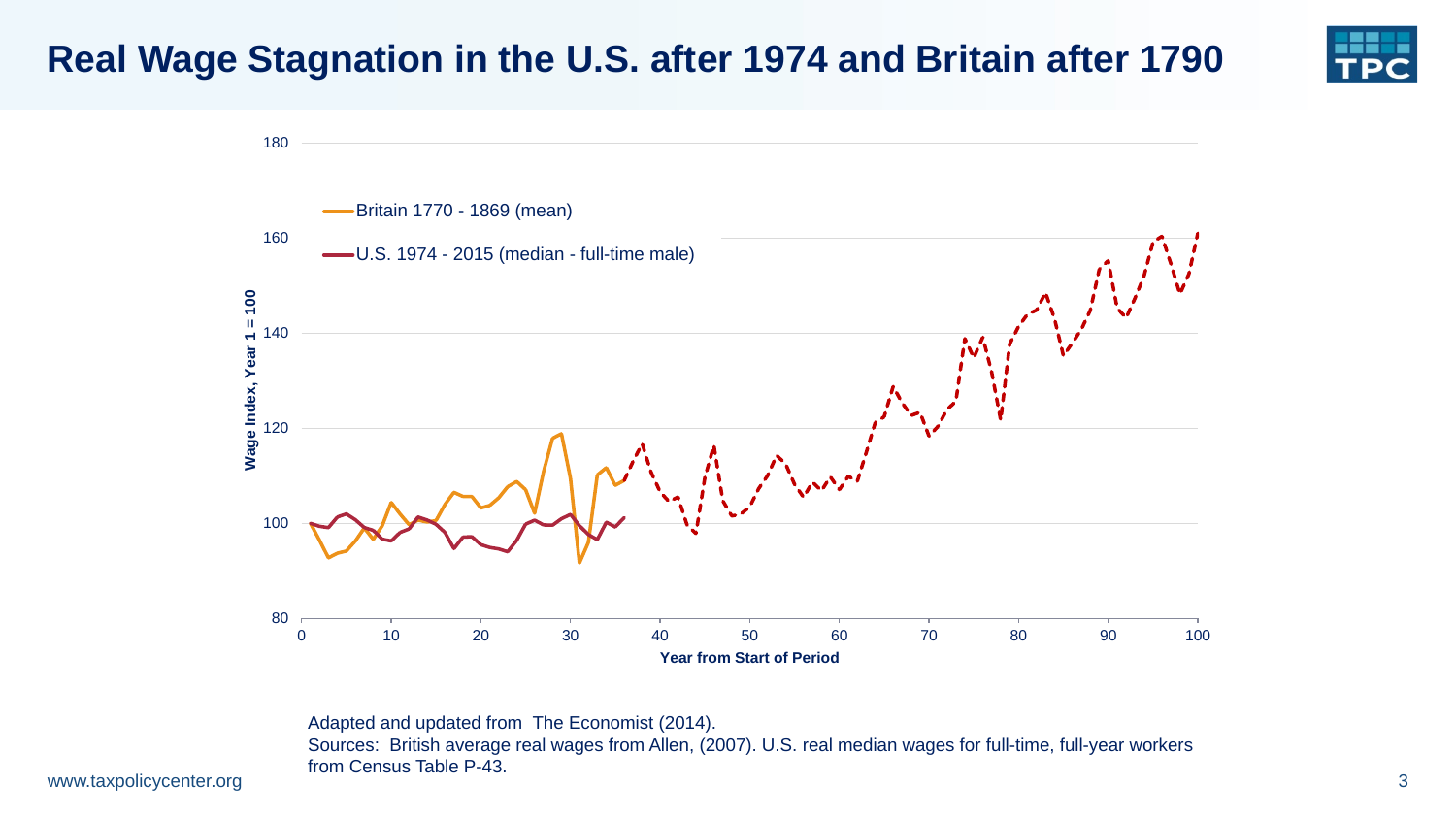#### **Male Labor Force Participation Rate, 1948 to 2019**



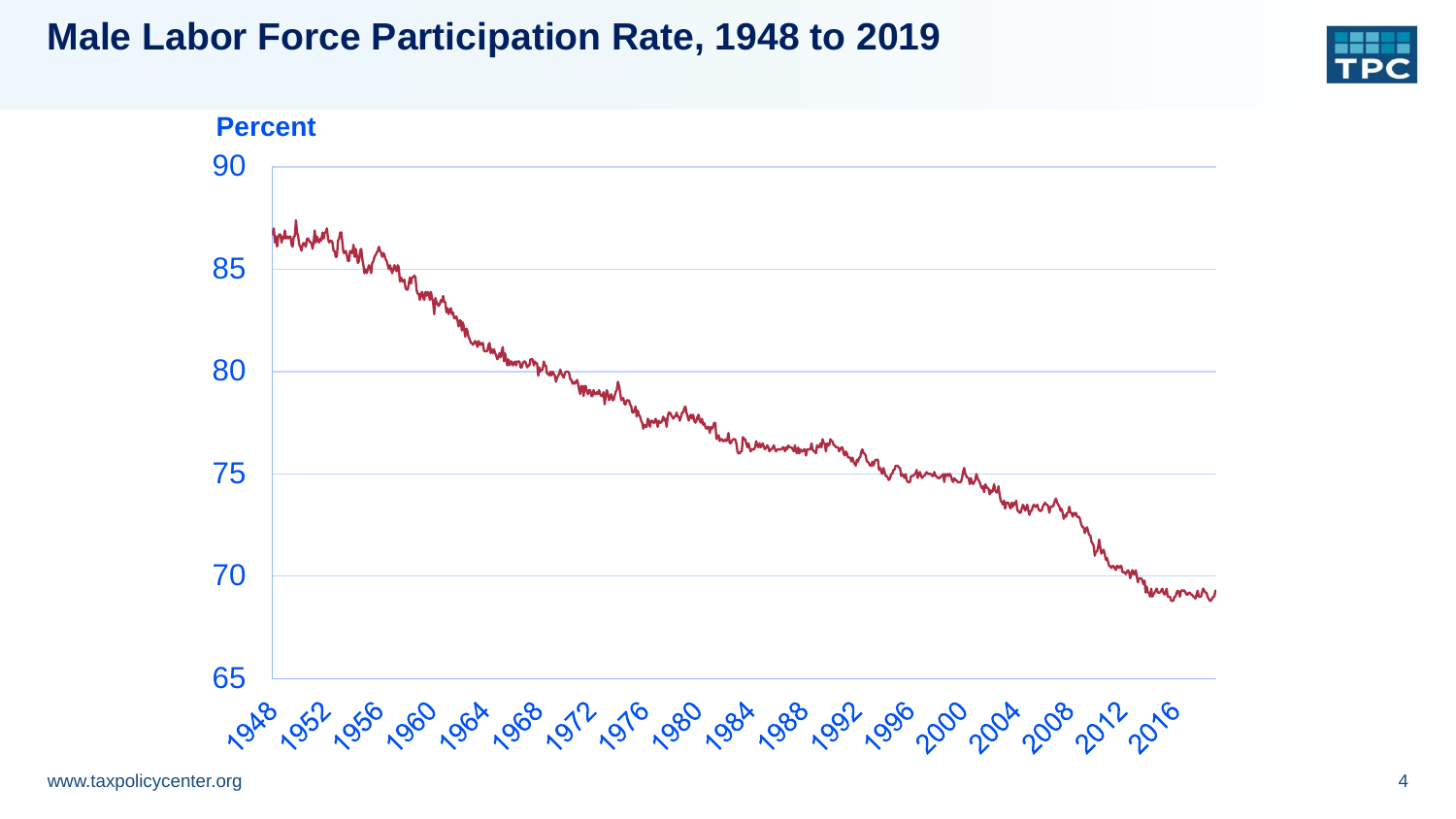



- 100% wage credit on first \$10,000 of individual earnings. 4year phase in starting 2020.
- 11% broad-based VAT. Maximum credit would be indexed to VAT revenues after 2023.
- The wage credit is included in taxable earnings for income tax purposes (but not subject to payroll tax).
- \$2,500 fully refundable child tax credit. Expanded definition of qualifying child.
- EITC phases out between 2020 and 2023.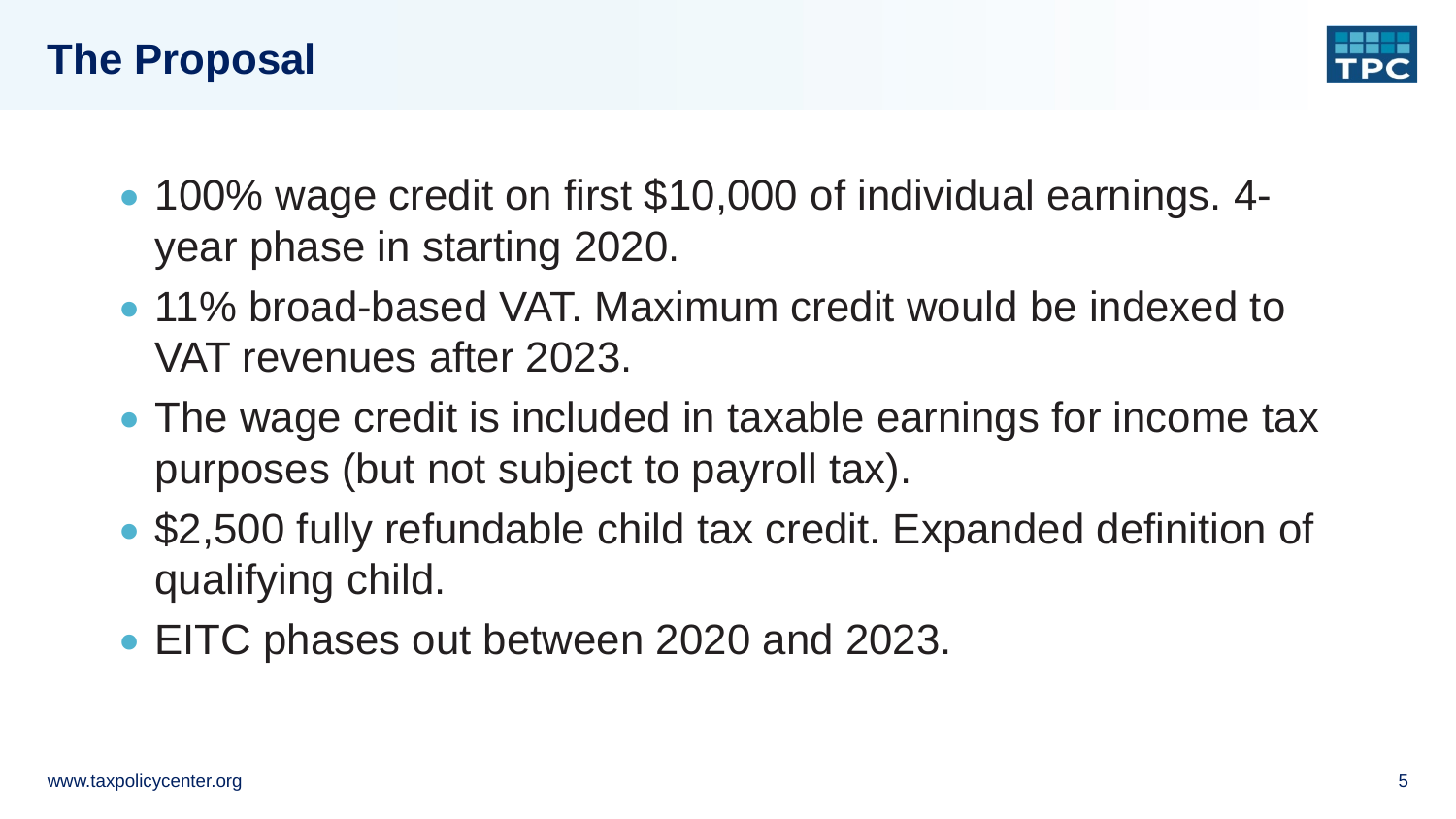#### **Current Law Credits v. Proposed Credits Single Parent, 2 Kids. 2023**



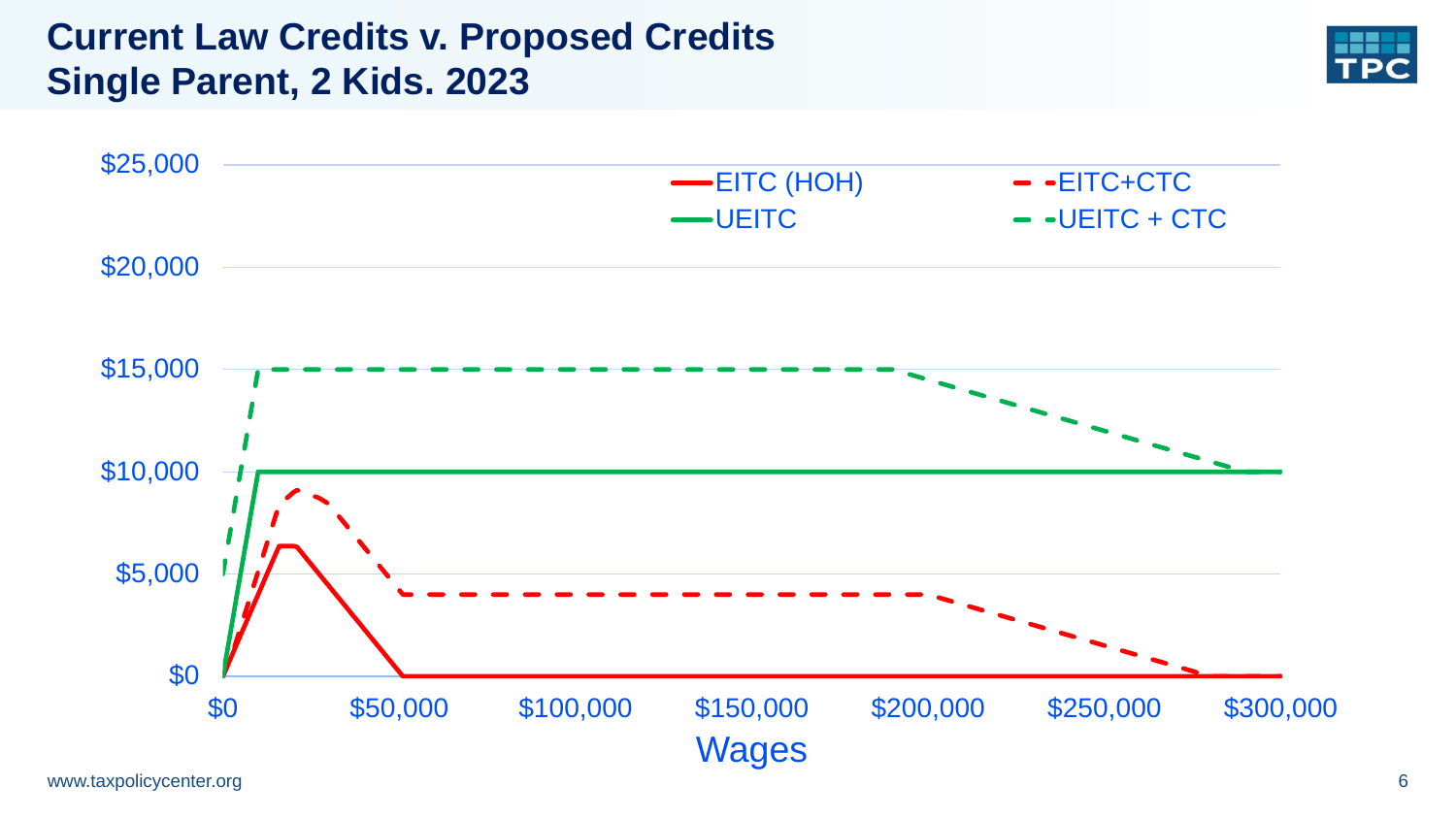#### **Current Law Credits v. Proposed Credits Single, No Children, 2023**

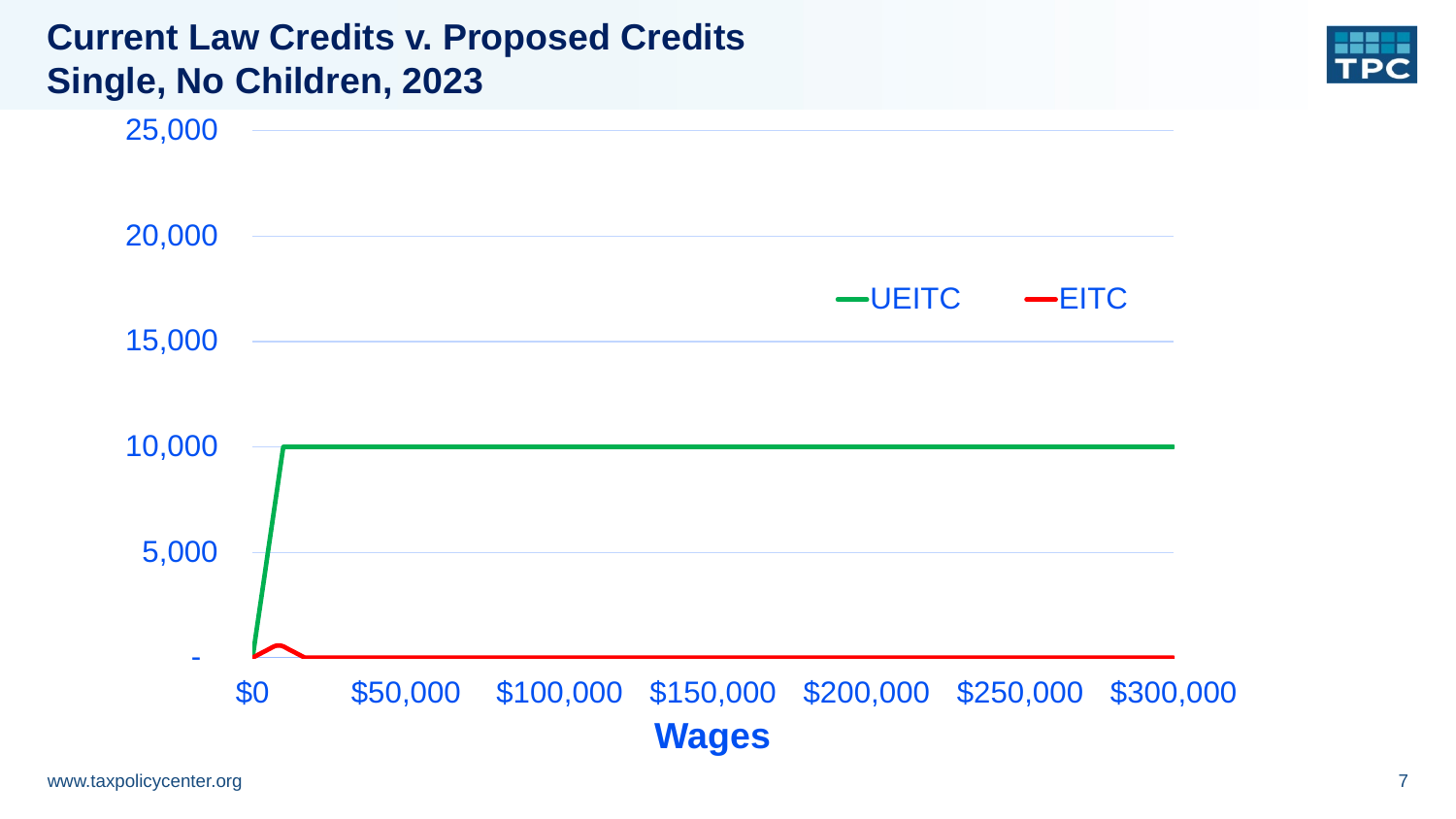

| <b>Expanded Cash</b>     |                               | <b>Percent of Tax Units</b>        | <b>Percent</b><br>Change in | <b>Average Federal</b><br>Tax Change (\$) |  |
|--------------------------|-------------------------------|------------------------------------|-----------------------------|-------------------------------------------|--|
| <b>Income Percentile</b> | <b>With</b><br><b>Tax Cut</b> | <b>With Tax</b><br><b>Increase</b> | <b>After-Tax</b><br>Income  |                                           |  |
| <b>Lowest Quintile</b>   | 70.0                          | 9.6                                | 24.1                        | $-3,910$                                  |  |
| <b>Second Quintile</b>   | 60.9                          | 23.3                               | 9.3                         | $-3,330$                                  |  |
| <b>Middle Quintile</b>   | 69.3                          | 27.6                               | 4.5                         | $-2,810$                                  |  |
| <b>Fourth Quintile</b>   | 59.5                          | 39.9                               | 0.6                         | $-640$                                    |  |
| <b>Top Quintile</b>      | 12.8                          | 87.0                               | $-4.7$                      | 12,540                                    |  |
| <b>All</b>               | 55.6                          | 35.6                               | 0.0                         | $-20$                                     |  |
| <b>Top 1 Percent</b>     | 0.3                           | 99.6                               | $-7.6$                      | 128,710                                   |  |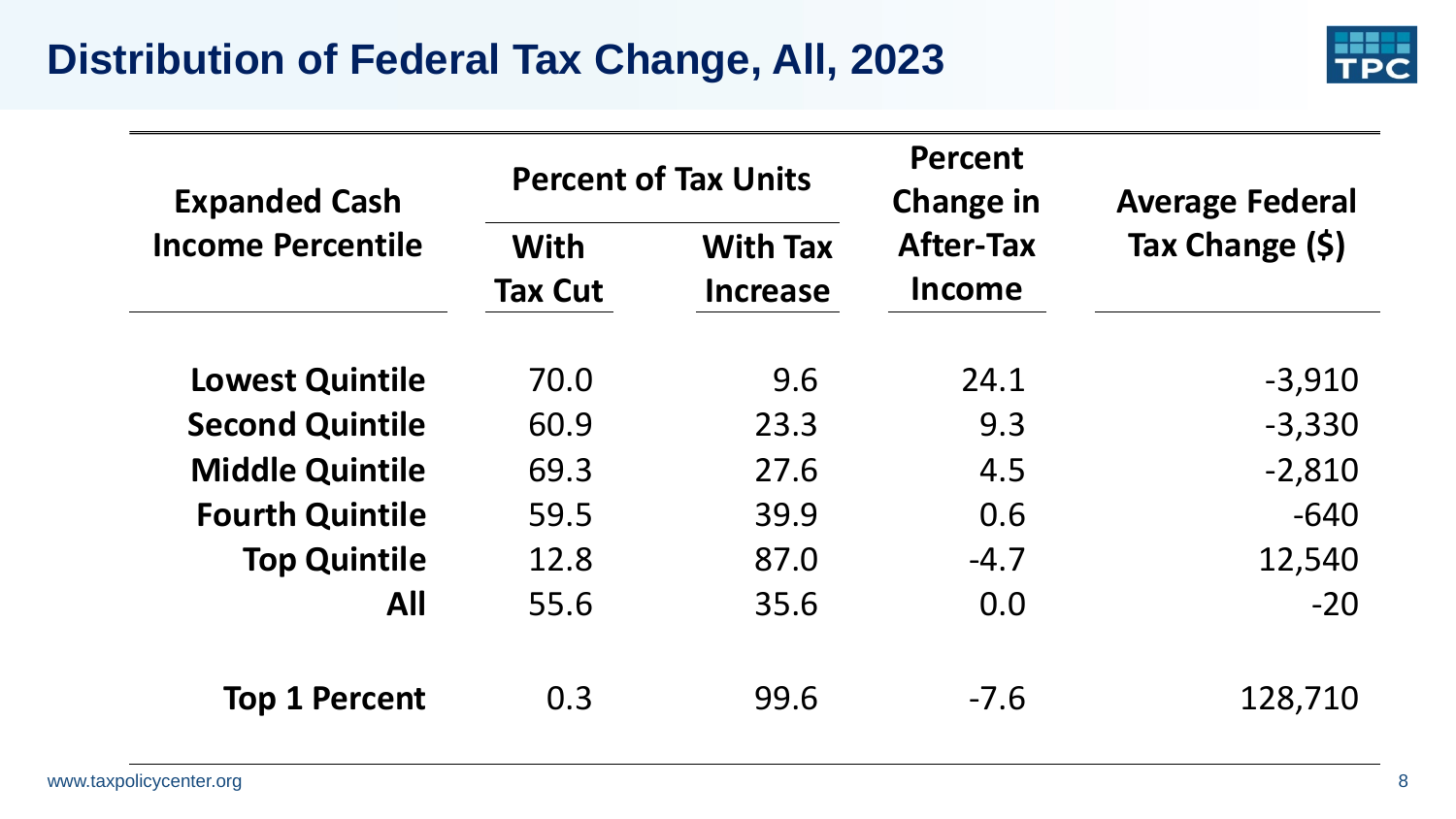| <b>Expanded Cash</b>     |                        | <b>Percent of Tax Units</b>        | <b>Percent</b><br><b>Change in</b> | <b>Average Federal</b><br>Tax Change (\$) |  |
|--------------------------|------------------------|------------------------------------|------------------------------------|-------------------------------------------|--|
| <b>Income Percentile</b> | With<br><b>Tax Cut</b> | <b>With Tax</b><br><b>Increase</b> | <b>After-Tax</b><br><b>Income</b>  |                                           |  |
| <b>Lowest Quintile</b>   | 96.3                   | 2.5                                | 19.3                               | $-4,840$                                  |  |
| <b>Second Quintile</b>   | 94.2                   | 5.5                                | 8.2                                | $-3,760$                                  |  |
| <b>Middle Quintile</b>   | 87.5                   | 12.4                               | 3.3                                | $-2,340$                                  |  |
| <b>Fourth Quintile</b>   | 37.7                   | 62.1                               | $-0.9$                             | 900                                       |  |
| <b>Top Quintile</b>      | 5.9                    | 93.8                               | $-5.0$                             | 10,780                                    |  |
| <b>All</b>               | 82.0                   | 17.5                               | 4.1                                | $-2,470$                                  |  |
| <b>Top 1 Percent</b>     | 0.2                    | 99.8                               | $-7.8$                             | 162,470                                   |  |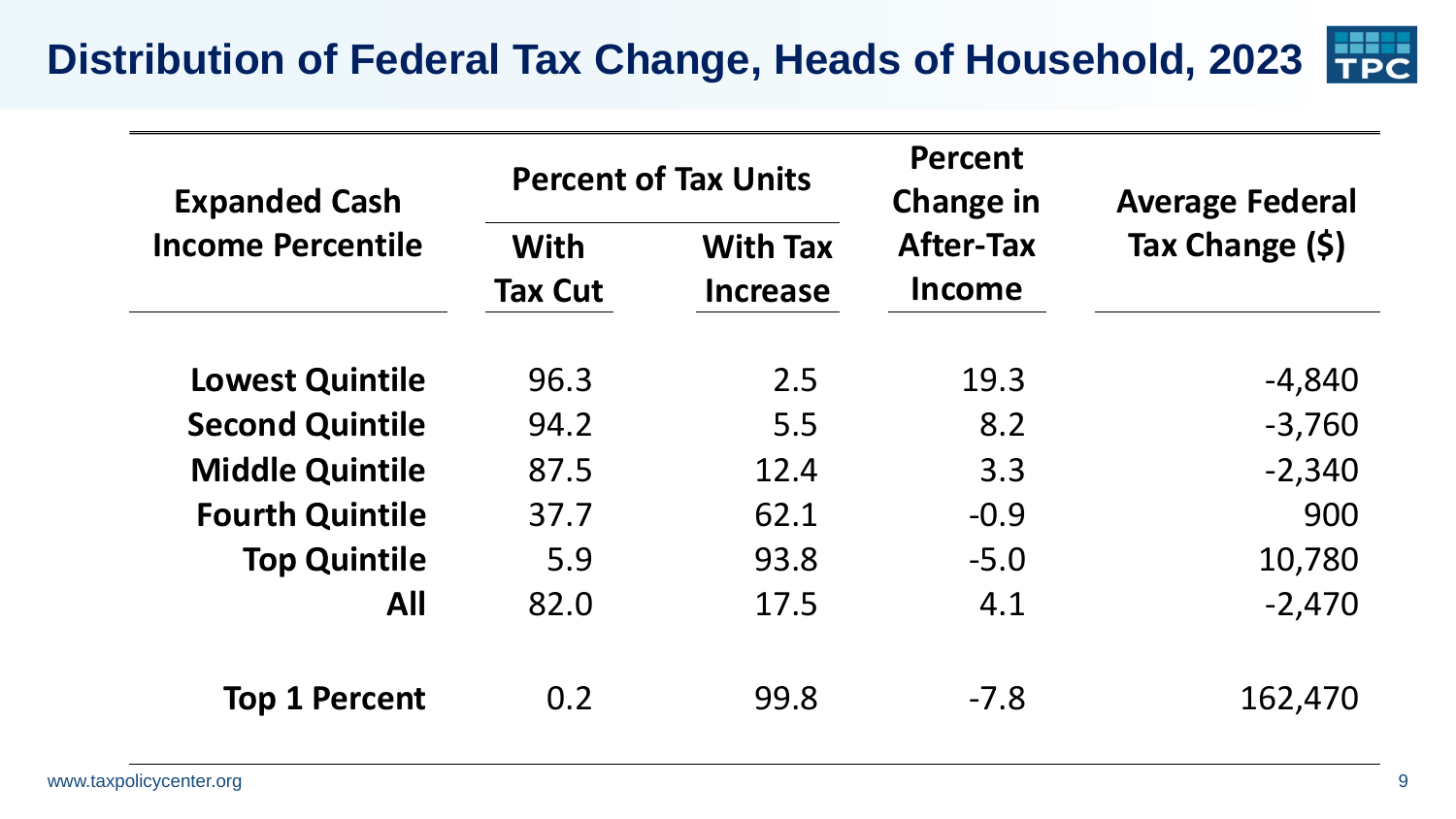

| <b>Expanded Cash</b>     |                               | <b>Percent of Tax Units</b>        | <b>Percent</b><br><b>Change in</b> | <b>Average Federal</b><br>Tax Change (\$) |  |
|--------------------------|-------------------------------|------------------------------------|------------------------------------|-------------------------------------------|--|
| <b>Income Percentile</b> | <b>With</b><br><b>Tax Cut</b> | <b>With Tax</b><br><b>Increase</b> | <b>After-Tax</b><br><b>Income</b>  |                                           |  |
| <b>Lowest Quintile</b>   | 60.3                          | 12.3                               | 27.6                               | $-3,280$                                  |  |
| <b>Second Quintile</b>   | 46.5                          | 31.9                               | 9.2                                | $-2,600$                                  |  |
| <b>Middle Quintile</b>   | 61.7                          | 34.1                               | 4.6                                | $-2,140$                                  |  |
| <b>Fourth Quintile</b>   | 63.9                          | 35.0                               | 0.4                                | $-250$                                    |  |
| <b>Top Quintile</b>      | 6.5                           | 93.2                               | $-4.5$                             | 7,410                                     |  |
| <b>All</b>               | 51.5                          | 34.0                               | 2.6                                | $-1,260$                                  |  |
| <b>Top 1 Percent</b>     | 0.4                           | 99.3                               | $-7.2$                             | 83,460                                    |  |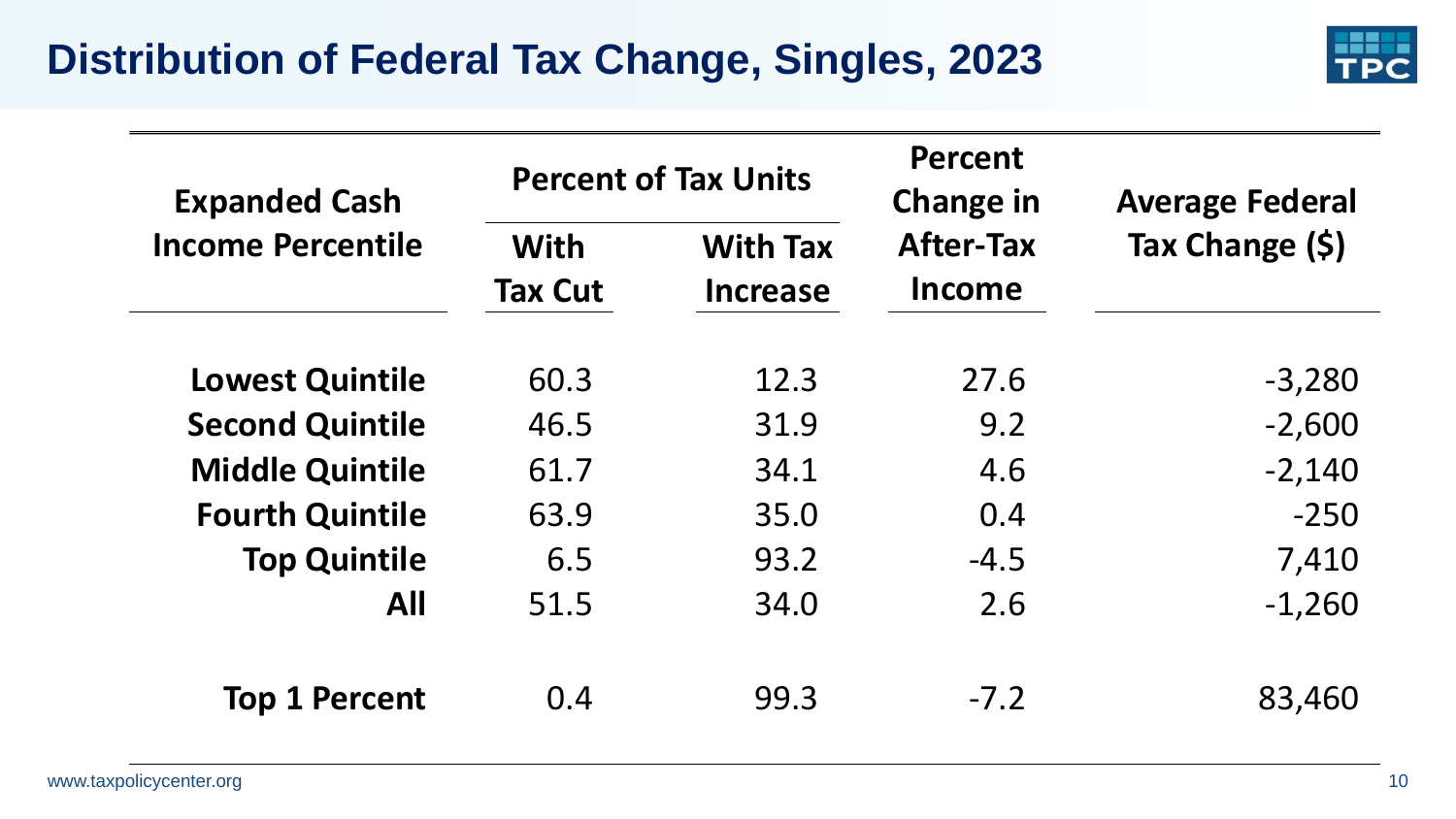

|                                  | 2020          | 2021        | 2022  | 2023 | 2024                              | 2025 | 2027 | 2029                                    | 2020-<br>2029       |
|----------------------------------|---------------|-------------|-------|------|-----------------------------------|------|------|-----------------------------------------|---------------------|
| <b>UEITC + CTC</b><br><b>VAT</b> | $-203$<br>158 | -564<br>478 |       |      | 806 1,143 1,340 1,393 1,460 1,607 |      |      | -871 -1,165 -1,337 -1,390 -1,426 -1,579 | $-11,424$<br>11,328 |
| <b>Total</b>                     | $-46$         | $-86$       | $-65$ |      | $-22$ 3 3                         |      | -34  | 28                                      | $-97$               |